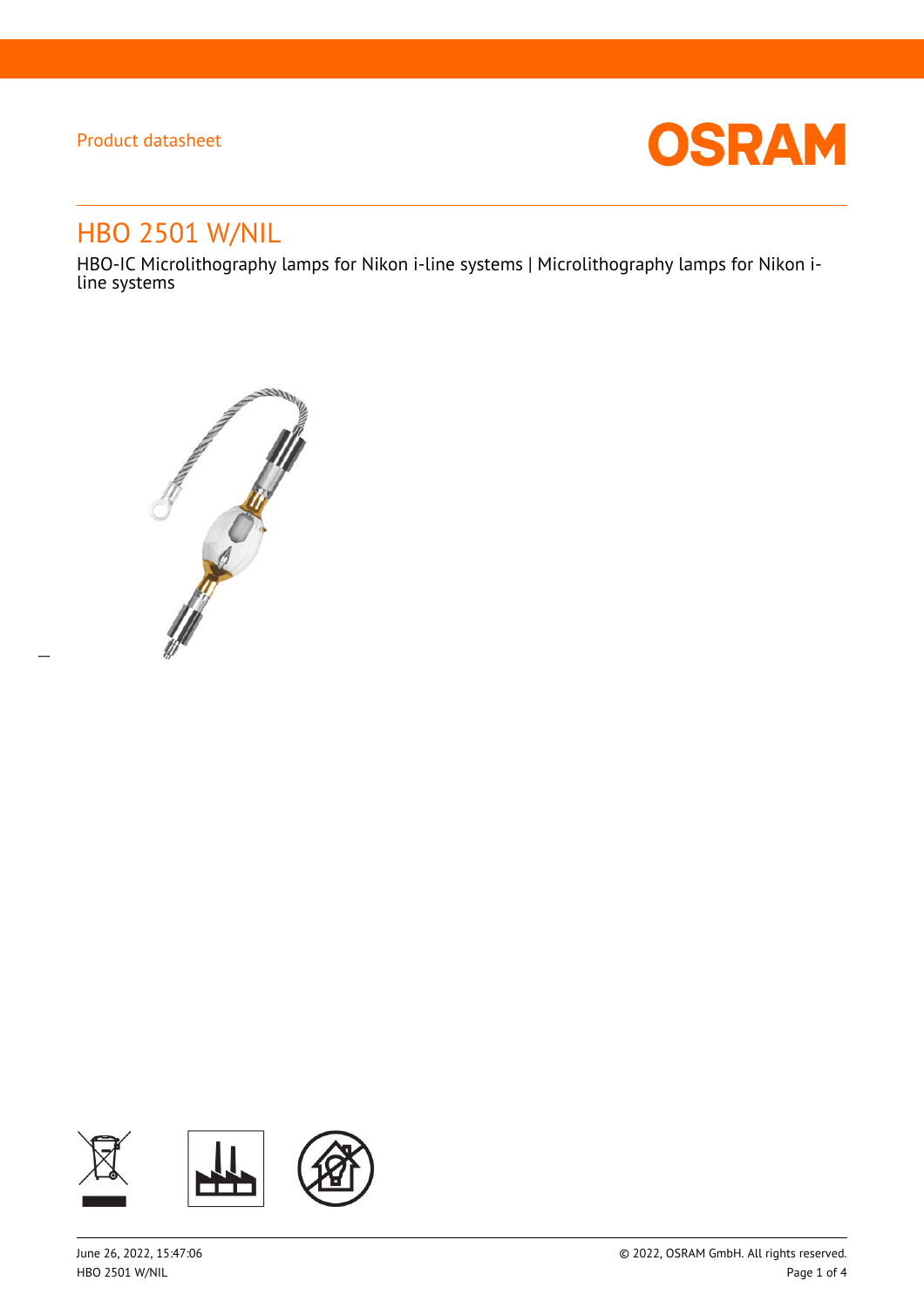### Technical data

### **Electrical data**

| Nominal voltage        | 23.0 V    |
|------------------------|-----------|
| <b>Nominal current</b> | 109 A     |
| Type of current        | DC.       |
| Rated wattage          | 2500.00 W |
| Nominal wattage        | 2500.00 W |

### **Dimensions & weight**



| <b>Diameter</b>                             | 70.0 mm   |
|---------------------------------------------|-----------|
| Length                                      | 357.0 mm  |
| <b>Mounting length</b>                      | 367.0 mm  |
| Length with base excl. base pins/connection | 325.00 mm |
| Electrode gap cold                          | $4.5$ mm  |

### **Capabilities**

| <b>Burning position</b> | Other |
|-------------------------|-------|
|                         |       |

1) Anode underneath

#### **Environmental information**

### **Information according Art. 33 of EU Regulation (EC) 1907/2006 (REACh)**

| Date of Declaration               | 04-03-2022                                                                                            |  |  |
|-----------------------------------|-------------------------------------------------------------------------------------------------------|--|--|
| <b>Primary Article Identifier</b> | 4050300947297   4050300628288                                                                         |  |  |
| Candidate List Substance 1        | Lead                                                                                                  |  |  |
| CAS No. of substance 1            | 7439-92-1                                                                                             |  |  |
| <b>Safe Use Instruction</b>       | The identification of the Candidate List substance is<br>sufficient to allow safe use of the article. |  |  |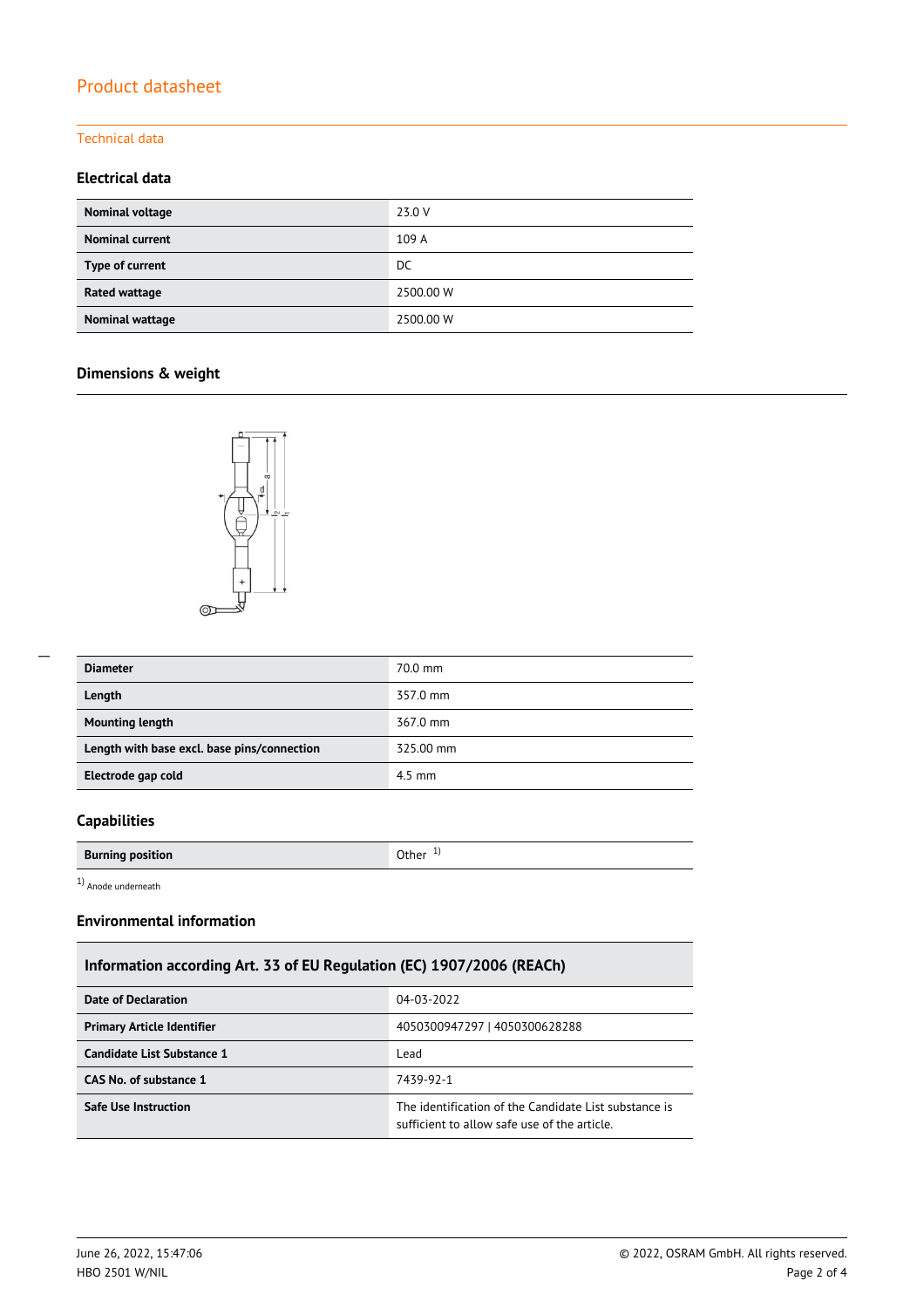**Declaration No. in SCIP database** faa2dfd8-6274-4952-b7d7-bd1fda2095b5 |

acad9a73-72da-4647-89c2-6332ec6c3c88